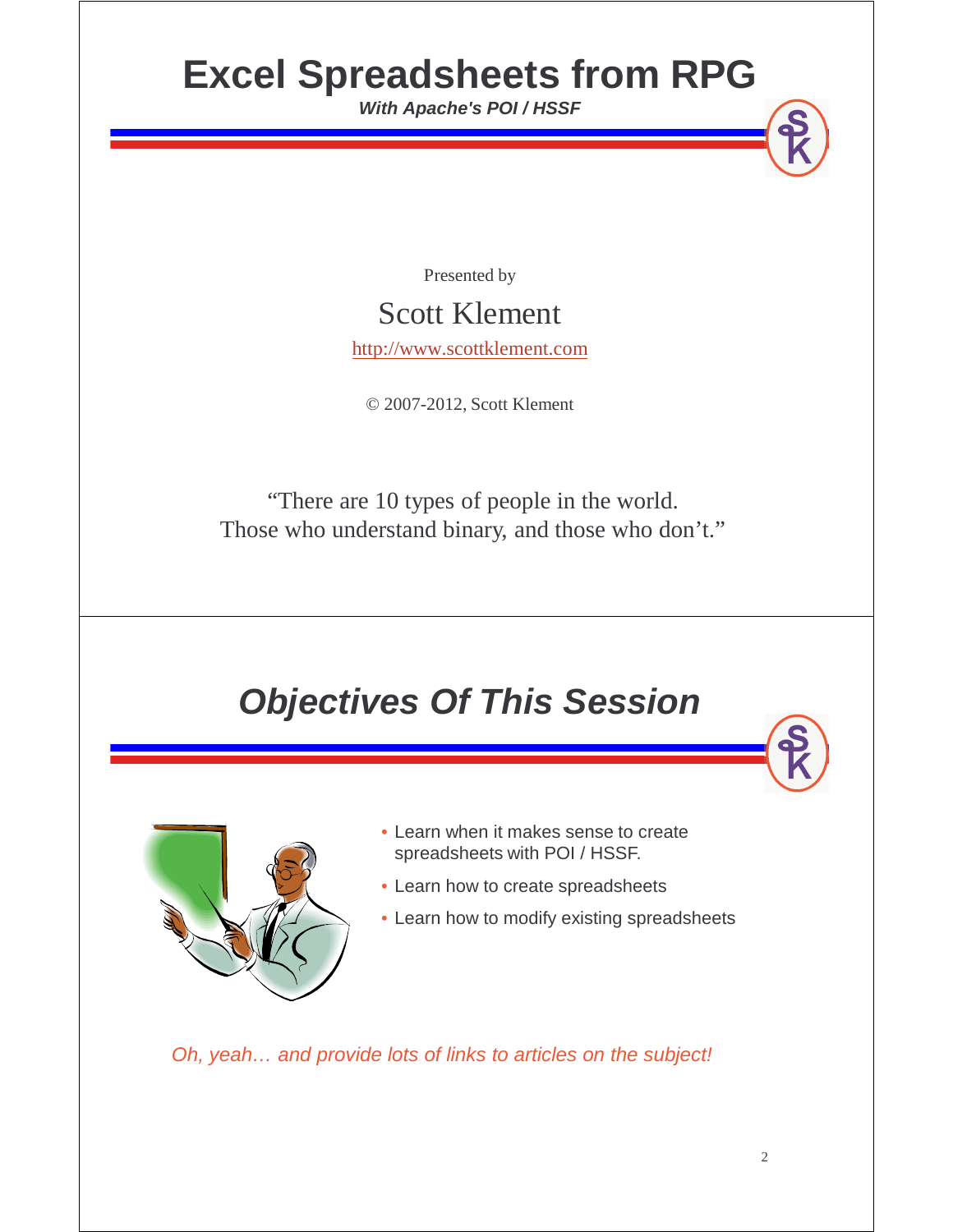# **What is POI / HSSF?**

- POI is a set of Java routines to work with (create, read, modify) Microsoft Office documents.
- Open source (free) software.
- Still in development.
- Created by the Jakarta Project, a project aimed at creating open source Java utilities. Jakarta has created many many utilities, including some that are very well known, such as Ant and Tomcat.
- HSSF is the component of POI that reads & writes Excel spreadsheets, it's not complete, but enough of it is available to do some really useful stuff.

XSSF was added in 2009 to provide support for newer XML Excel format

- HWPF is the component that works with Microsoft Word. However, not enough of HWPF has been completed to make it useful.
- HSLF is the component that works with Microsoft Powerpoint files. Not enough of this one has been completed to make it useful.

#### **Whaddya Mean, Java?!**

**I thought this presentation was about RPG?**

- Yes, this presentation is about RPG HSSF/XSSF can be used from an RPG program!
- Starting in V5R1, prototypes in RPG are able to call Java methods directly.
- Java methods are callable routines, very much like RPG subprocedures.
- That means that once you download and install POI, you can use the POI routines directly from an RPG program!

#### Of course, that also means:

- Have a basic understanding of how to use Java objects.
- Write prototypes and named constants that correctly access the APIs provided by XSSF/HSSF.
- But, I've done much of that for you, already!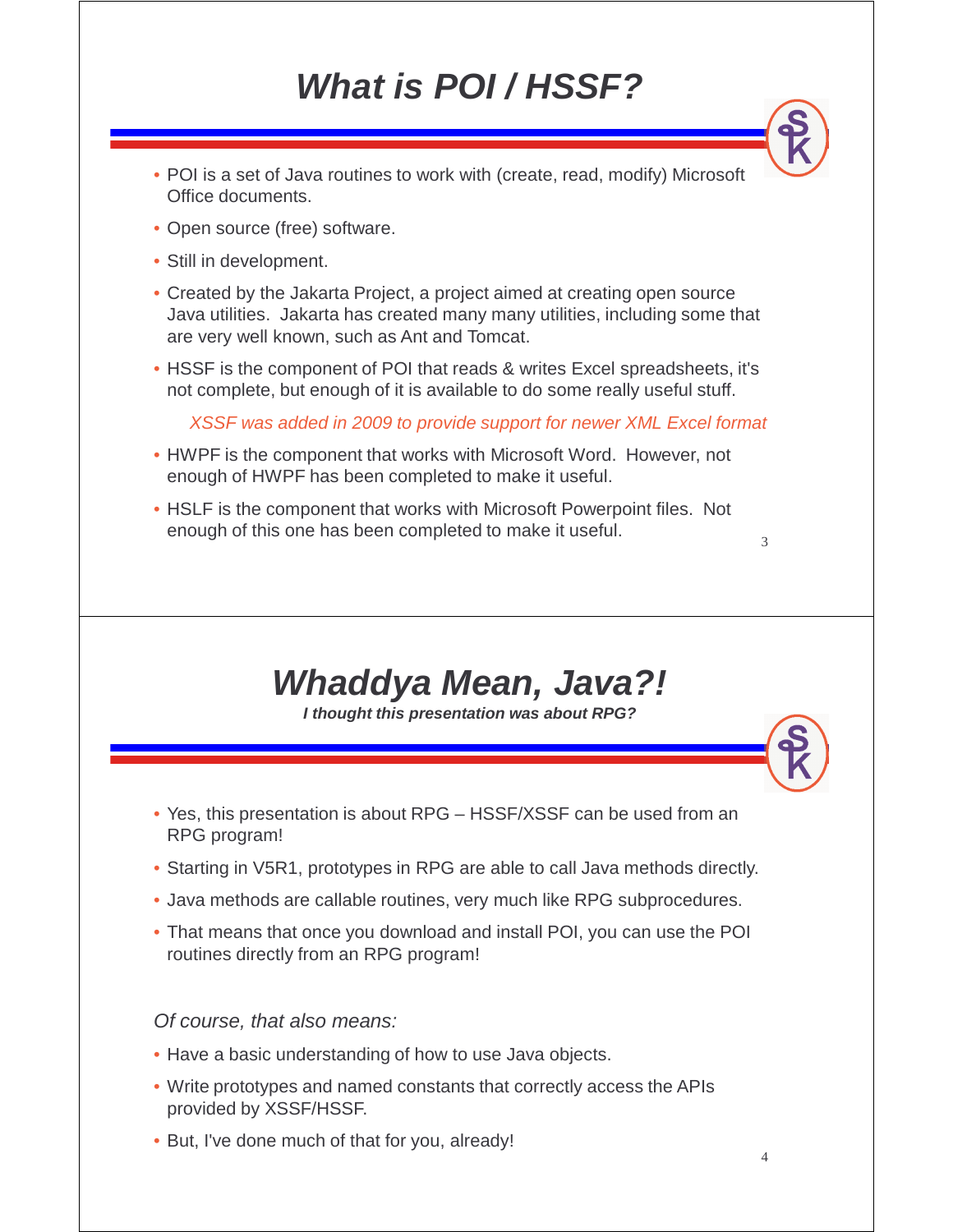# **Is This the Right Tool for Me?**

• There are many other ways to create Excel spreadsheets:

- CSV/TAB (CPYTOIMPF) = Easy, but has no formatting at all.
- HTML table = Works, but has no capacity for formulas. Mapping browser functions to Excel can look weird.
- XML = simple XML format only works with new Excel, has release compatibility problems, can be complex to code, especially with embedded pictures.
- OOXML = (several XML docs embedded in a ZIP file, aka XLSX format) is supported by POI, but would be extremely complex to build yourself.
- •SYLK = Outdated, obscure.

http://jplamontre.free.fr/jpltools.htm

5 • BIFF (XLS format) = The one used by HSSF, and old Client Access file transfer. Excel's native & primary format up until Excel 2003 (but still works great in Excel 2007)

#### **POI is Great For Reports**

- POI works very nicely when you want to output an attractive report (instead of writing a spooled file or a PDF document.)
- Formulas are available, and that helps users interact with your report.
- Problem with POI is performance. It's slow.
- Works great for small reports, where bad performance isn't noticed.
- Or with long-running batch jobs, where the time it takes doesn't matter much.

|   |                     | Microsoft Excel - Book1                                                                         |                               |                          |   |             |
|---|---------------------|-------------------------------------------------------------------------------------------------|-------------------------------|--------------------------|---|-------------|
|   | Edit<br><b>File</b> | Format<br>View<br>Tools<br><b>Insert</b>                                                        | Window<br>Help<br><b>Data</b> | Type a question for help |   | $\mathbf x$ |
|   | <b>TEL</b> Arial    |                                                                                                 |                               |                          |   |             |
|   | A9                  |                                                                                                 |                               |                          |   |             |
|   | А                   | в                                                                                               | c                             | E                        | F |             |
|   |                     | Daily Sales Summary for April 5, 2007                                                           |                               |                          |   |             |
|   |                     |                                                                                                 |                               |                          |   |             |
|   | <b>Item</b>         | <b>Description</b>                                                                              | <b>Total Sold</b>             | <b>Total Dollars</b>     |   |             |
|   |                     |                                                                                                 |                               |                          |   |             |
| 5 | 1234                | <b>Big Blue Widget</b>                                                                          | 1849                          | \$3,995.31               |   |             |
| 6 | 4321                | <b>Little Green Widget</b>                                                                      | 1433                          | \$45,543.60              |   |             |
|   | <b>CONTRACTOR</b>   | the contract of the contract of the contract of the contract of the contract of the contract of |                               | <b><i>BARRA AT</i></b>   |   |             |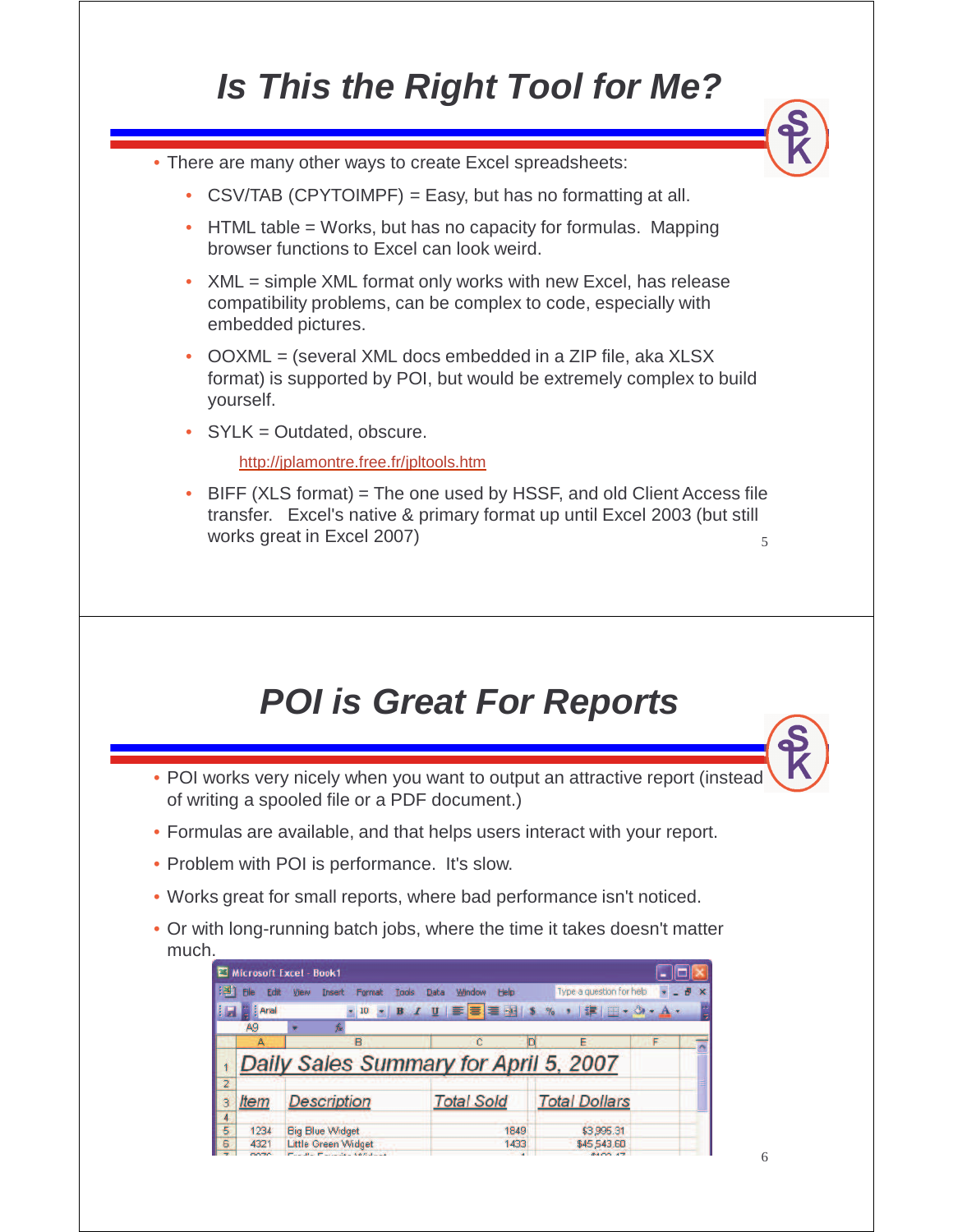### **A Little Java & OO Background**

You don't need to understand the Java programming language to use HSSF, but it helps to understand a few of the concepts. I'll cover some of the basics here.

- What is a class?
- What is an object?
- How do you create an object?
- How can one object create another?
- What is the CLASSPATH?
- What is a JAR file?
- How does RPG support Java?

#### **What is Object-Oriented?**

Object-oriented languages are based on the concept of an object. The concept of an object comes from the real-world model of an object. If I were at home, I'd see many objects. My chair, my television, my computer, etc. Objects always have a "current state" and "behaviors".

Lets use dogs as an example. A dog has a current state:

- Hair is brown.
- Breed is collie.
- Location is kitchen.

And behaviors

- Dogs can bark
- Dogs can run

Note that behaviors can change the current state! (Running may change the location, for instance.)

Software objects are conceptually the same – the state is stored in "fields" (variables), and the behavior is carried out by calling a "method" (routine).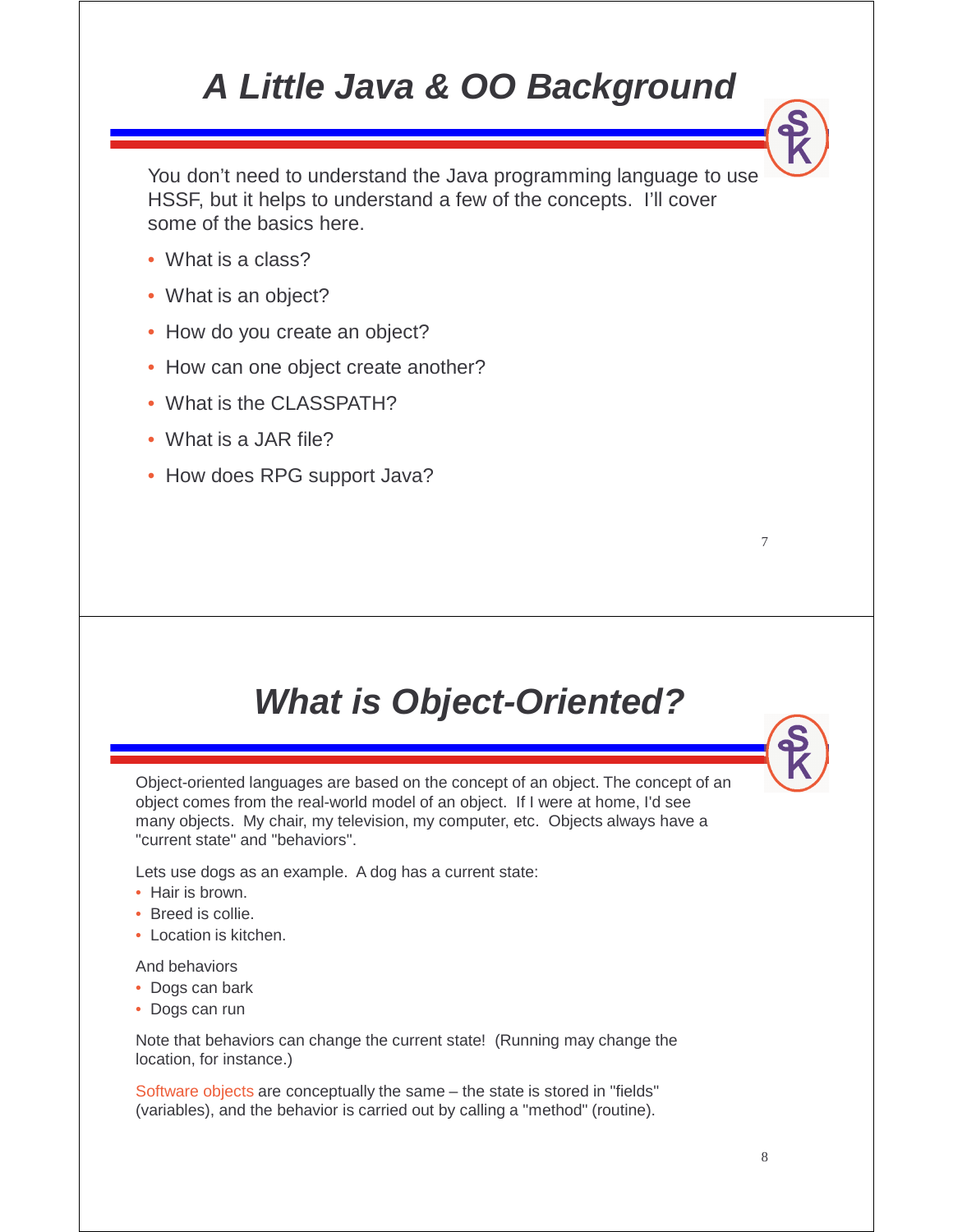## **Classes (1 of 2)**

Blueprint for an object. (e.g., a dog)

There are many dogs in the world, but they all fall into the same basic "class", (or "category") -- that of a dog.

#### (Kinda like a record format?)

Once you know the class, it can be used to create the individual dogs.



| Import java.lang;                                                       |
|-------------------------------------------------------------------------|
| Public class Dog (                                                      |
| String color;                                                           |
| String breed;                                                           |
| int sex; $f/$ 0=male, 1=female                                          |
| String location;                                                        |
| public Dog(String c, String b,<br>Staatoogap, mantas MK<br>$color = c;$ |
| breed = br                                                              |
| location = p;                                                           |
| $sex = s$<br>S,                                                         |
| publics void spaak () as                                                |
| // insert code to make                                                  |
| // barking noises                                                       |
|                                                                         |

#### **Classes (2 of 2)**

**}**

Fields, are variables that represent the current state of the object. You can think of these in the same way you think of fields in a data structure in RPG, or fields in a database record.

Methods, are like subprocedures (subroutines w/parameters) in RPG. They're little pieces of code that carry out a behavior.

Constructors are special methods that are called when an object is created. Sort of like \*INZSR in RPG. (Except, they can receive parameters.)

#### **… Code continued from last slide …**

**public void eat(DogFood food) { // code to eat an object of // the DogFood class goes here } public void comeRunning(String l) { location = l; } public Dog havePuppy(Dog father){ // code to mix attributes // of mother and father go // here. }**

 $\overline{Q}$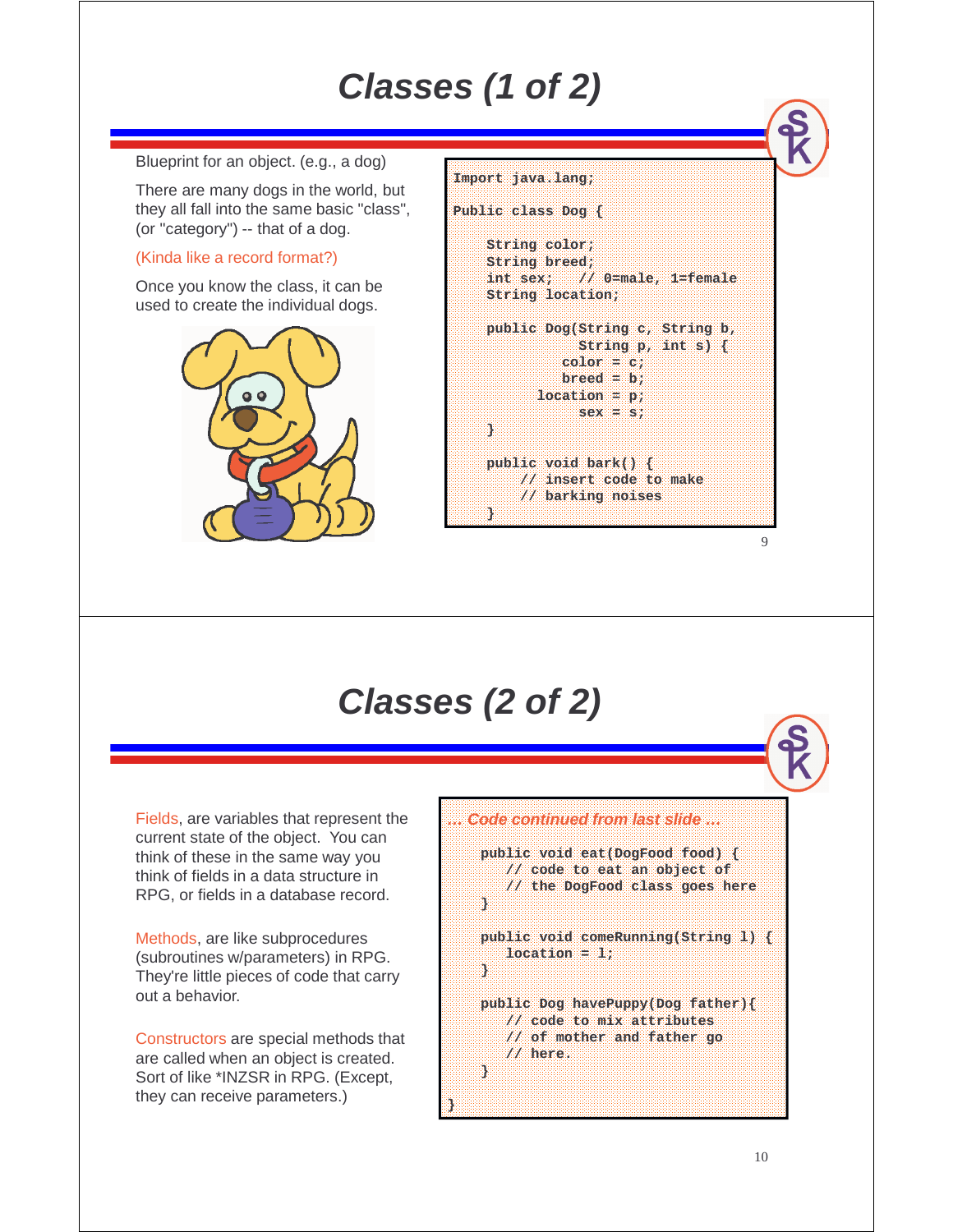# **Objects (1 of 2)**

An object is an "instance" of a class. A class can't really be used by itself, instead it must be used to create an object. To create an object in Java, you use the "new" keyword. That creates a new object ("a dog") from a class ("blueprint for a dog").

You can pass parameters to the constructor when you create an object.

**Dog mack = new Dog("brown","collie", "kitchen", 0); Dog lady = new Dog("white", "mutt", "living room", 1);**

Now that you have an object, you can access it's fields and call it's methods:



| Objects (2 of 2) |  |  |  |
|------------------|--|--|--|
|------------------|--|--|--|

Sometimes, instead of a constructor, you create an object by calling a method that's in a different object. This is typically done when there's a close relationship between the objects.



In this example, the "rover" object might be created by taking some of the attributes from the lady object and some of the attributes of the mack object, so that you don't have to specify them all in a call to the constructor.

Note that we call the methods directly in the objects themselves, not in the class!

12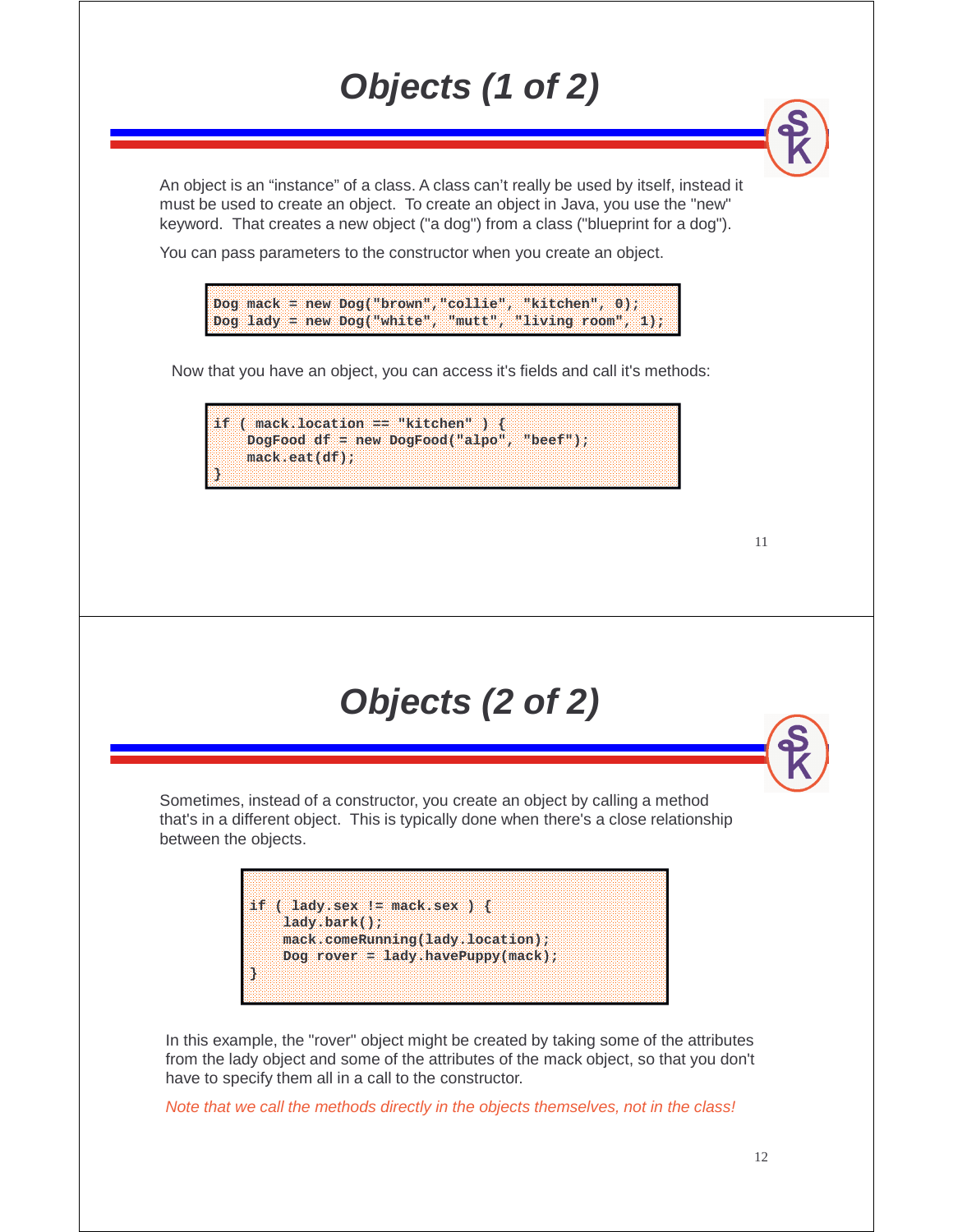## **RPG's Support for Java**

RPG supports calling Java methods. (Starting in V5R1)

RPG does not have direct support for accessing fields in a Java object or class. You have to call a Java method that returns the field, or call an API to retrieve the field. (But most Java classes do not make fields available, anyway, as it's considered a bad practice.)

Documented by IBM in the ILE RPG Programmer's Guide Chapter 11 "RPG and the e-Business World"

Features added to support Java method calls are:

- **O** data type in the D-spec.
- **CLASS(\*JAVA : 'class-name')** D-spec keyword (used with O data type)
- **EXTPROC(\*JAVA : 'class-name' : 'method-name')** on prototypes.
- •Special value of **\*CONSTRUCTOR** for 'method-name', above.

#### **Example Constructor Prototype**

For example, to create a Java String object (which is how Java stores alphanumeric data), you'd have to create a prototype that calls the constructor for the java.lang.String class:

| new String | <b>TOTA</b> |               | O Class (*Java: 'java.lang. String' |
|------------|-------------|---------------|-------------------------------------|
|            |             |               | ExtProc(*Java                       |
|            |             |               | : 'java.lang.String                 |
|            |             |               | $: * \text{CONSTRUCTOR}$            |
| value      |             | <b>32767A</b> | varying                             |
|            |             |               |                                     |

This prototype:

- Returns a Java object.
- That object is to be an instance of the 'java.lang.String' class
- Java class names are case-sensitive. (string, String and strING are different)
- It creates an object (calls the \*constructor).
- Passes a variable-length string as a parameter to the constructor.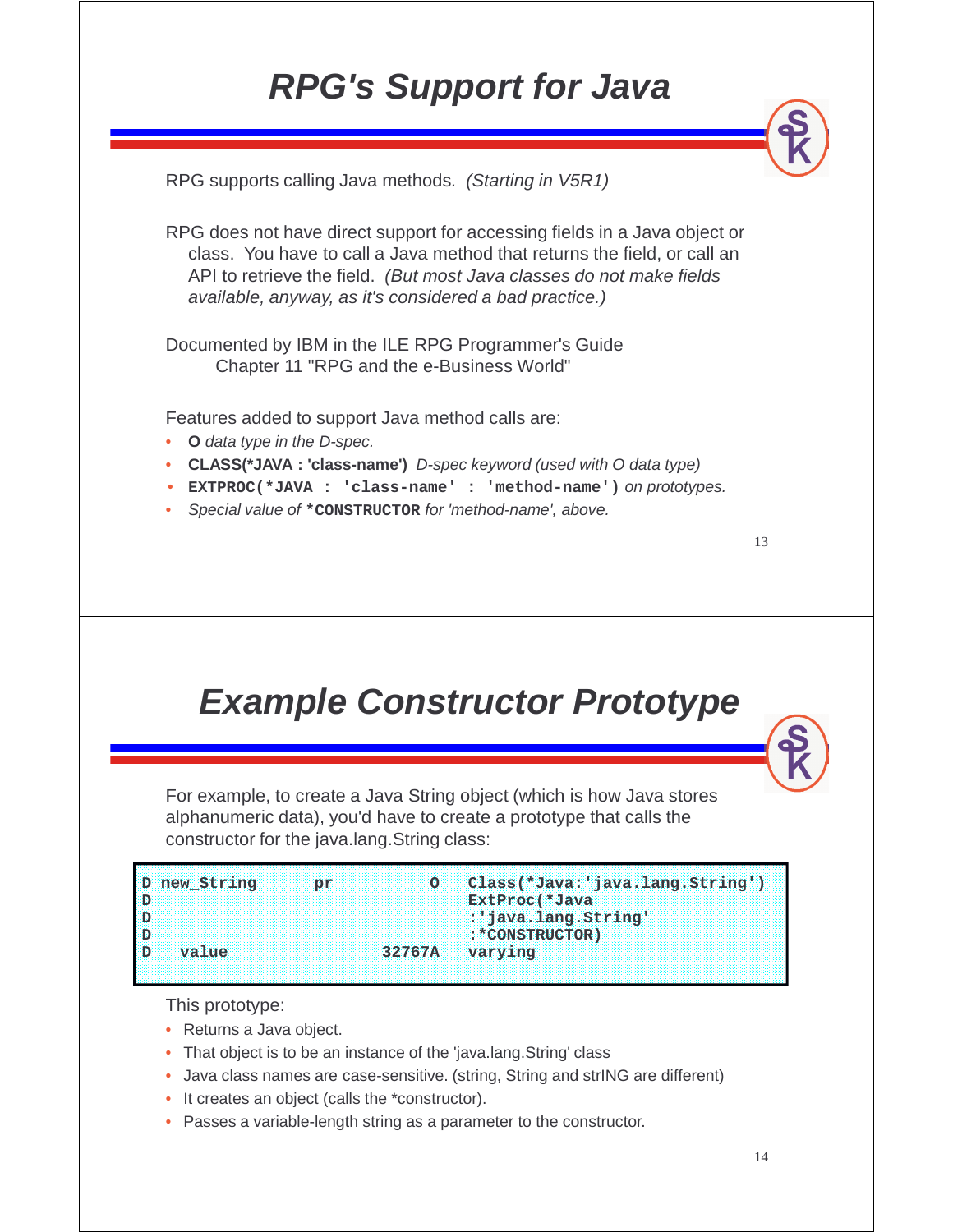### **Example Constructor Call**

- To create a string, you call the prototype (shown on last screen)
- You need a "type O" field to receive the result.
- • Simply declaring the type O field does not create a string – only a placeholder for one.
- The call to the \*CONSTRUCTOR prototype is what actually creates the string.

| D breed | mata kilikuwa                   | O Class(*Java:'java.lang.String') |
|---------|---------------------------------|-----------------------------------|
|         |                                 |                                   |
|         | $breed = new_String('collie');$ |                                   |

Tip: Typing **CLASS(\*JAVA:'java.lang.String')** repeatedly can be very tiring. (Same goes for any Java class name!) Here's an easier way:

| D jString | 0 Class(*Java: 'java.lang.String' |
|-----------|-----------------------------------|
| D color   | like(jString)                     |
| D breed   | like(jString)                     |
| D place   | like(jString)                     |

15

#### **LIKE on Prototypes**

LIKE can also be used on prototypes:

|                        | D Dog                                              | s                                                                                                     | $\circ$ | $class(*java:'\nDog')$                                                                                             |
|------------------------|----------------------------------------------------|-------------------------------------------------------------------------------------------------------|---------|--------------------------------------------------------------------------------------------------------------------|
| D<br>D<br>D<br>D.<br>D | D new Dog<br>color<br>breed<br>place<br><b>sex</b> | pr                                                                                                    |         | like(Doq)<br>ExtProc(*Java: 'Dog': *CONSTRUCTOR)<br>like(jString)<br>like(jString)<br>like(jString)<br>101 0 value |
|                        | D mack                                             | s                                                                                                     |         | like(Dog)                                                                                                          |
|                        | D color                                            | s                                                                                                     |         | like(jString)                                                                                                      |
|                        | <b>D</b> breed<br>D place                          | s<br>s                                                                                                |         | like(jString)<br>like(jString)                                                                                     |
|                        | /free                                              |                                                                                                       |         |                                                                                                                    |
|                        |                                                    | $color = new String('brown');$<br>$breed = new String('collie');$<br>$place = new String('kitchen');$ |         | $\text{mach}$ = new Dog(color: breed: place: 0);                                                                   |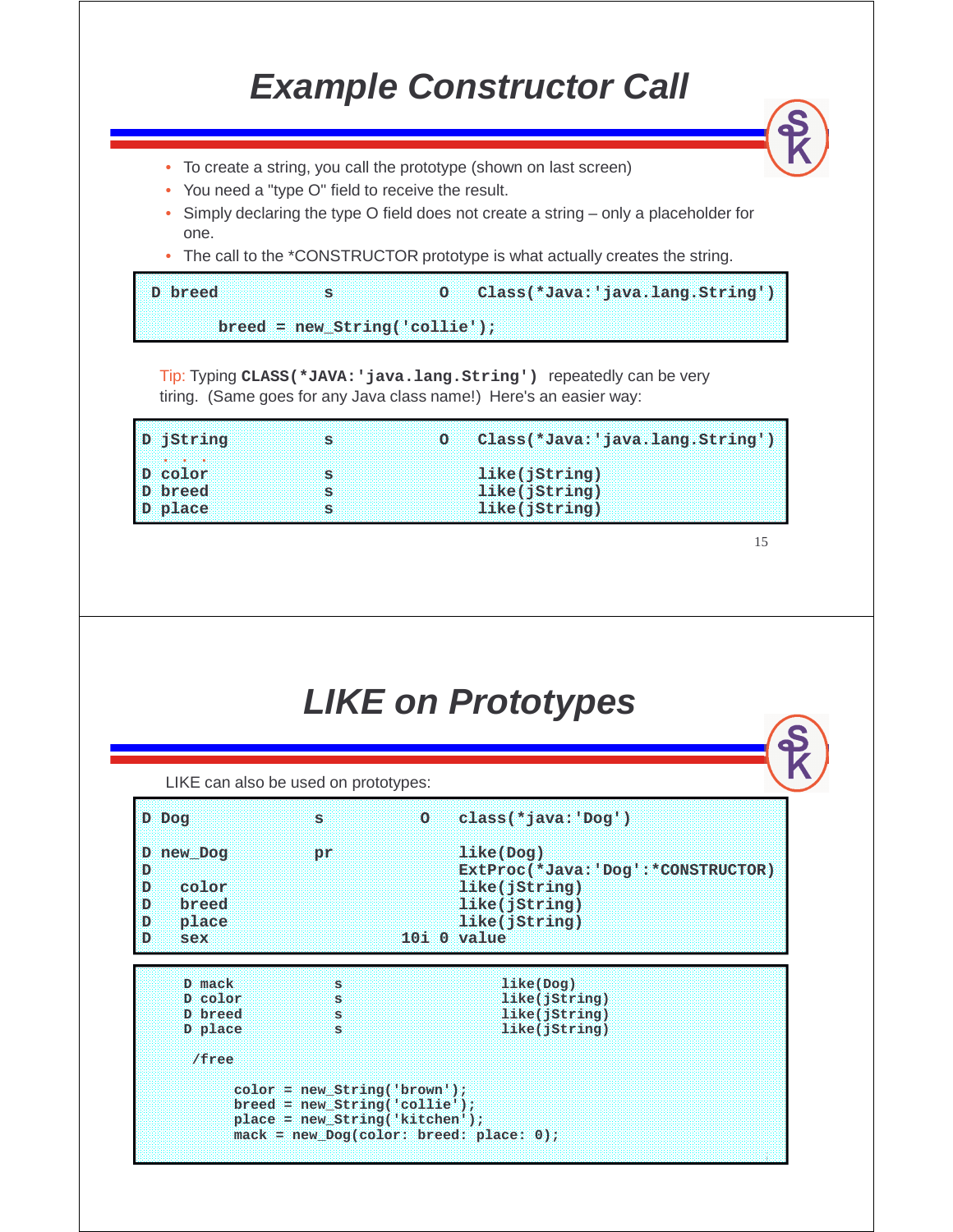## **Obtaining JARs for POI**

- Go to the Apache web site for POI: http://poi.apache.org • Click the "download" link. • Use the mirror they suggest. • Click Release / Bin. • All my code has been tested with poi-bin-3.6-20091214.zip (Though, older versions exist for POI 3.1 and earlier!) • Extract the JAR files to a directory in your IFS. (example: /poi ) Add the JAR files to your CLASSPATH variable: **ADDENVVAR ENVVAR(CLASSPATH) VALUE('...IFS pathnames for JAR files...')** • Must be done before JVM is started / used in job.
- Must be re-done each time you sign on (unless you set it at the system-level.)

17

#### **Obtaining HSSFR4 Service Program**

As part of a series of articles that I wrote for the System iNetwork Programming Tips newsletter, I've written a lot of prototypes, constants, and helper subprocedures (in RPG) for working with POI.

The most up-to-date and well tested copy of my HSSF code can be found and downloaded from my we site:

#### **http://www.scottklement.com/poi/**

This site contains the downloads for HSSFR4 for POI versions 3.0-3.1 (without XLSX support) and 3.6 (with XLSX support)

It also contains links to all of the articles I've written about POI -- some of which have older versions of the code.

But please use the code from my site, as it's the latest version with the latest bug fixes.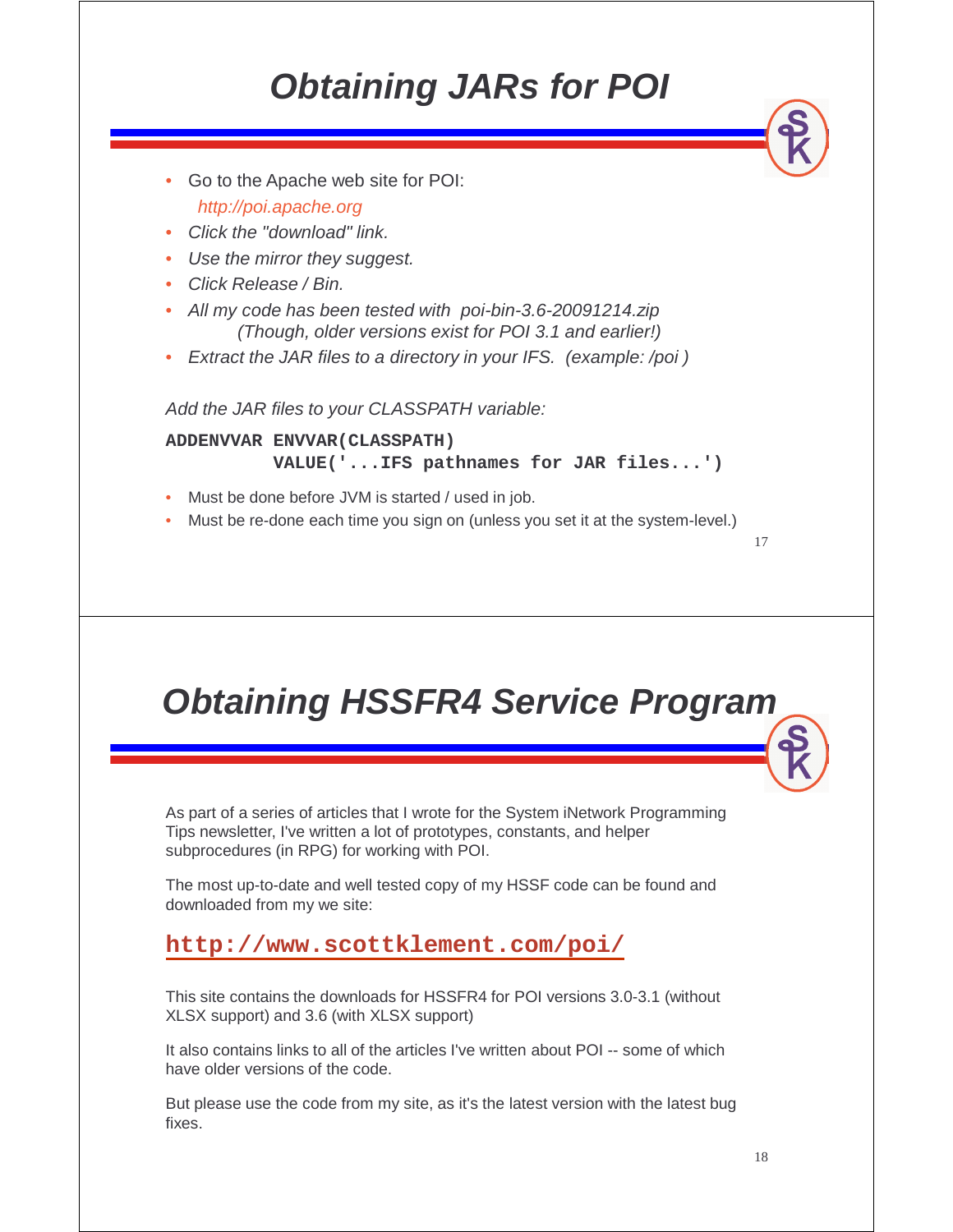### **You Also Need**

Anytime you use Java from RPG on IBM i, you need the following licensed programs:

• **57xx-SS1, opt 13 System Openness Includes (library QSYSINC)** • **57xx-JV1, \*BASE Developer Kit for Java** • **57xx-JV1, opt 7 Java Developer Kit 5.0 \*\*\*** • 57xx-WDS **57xx-WDS ILE RPG compiler**

\*\*\* JDK 5.0 is the minimum version for POI 3.6. Version 1.4 worked fine for older versions. Each version has a different '5722-JV1, opt' number.

All of these licensed programs are shipped on the CDs with IBM i. The only one that's an extra charge is the ILE RPG compiler, and you already own that (most likely.)

19

#### **Extra Java Components**

To run version 3.6 with support for the XLSX file formats, you also need to install:

- **POI 3.6 (free from Apache)**
- **DOM4J 1.6.1 (free from Apache)**
- **XmlBeans 2.5.0 (free from Apache)**

These are not required for traditional XLS support. They are only needed for the newer XLSX support.

For detailed information on installing these, and how to set up environments to allow both version 3.1 and 3.6 on the same system, please see the following article: http://systeminetwork.com/article/new-poi-release-brings-excels-xlsx-support-rpg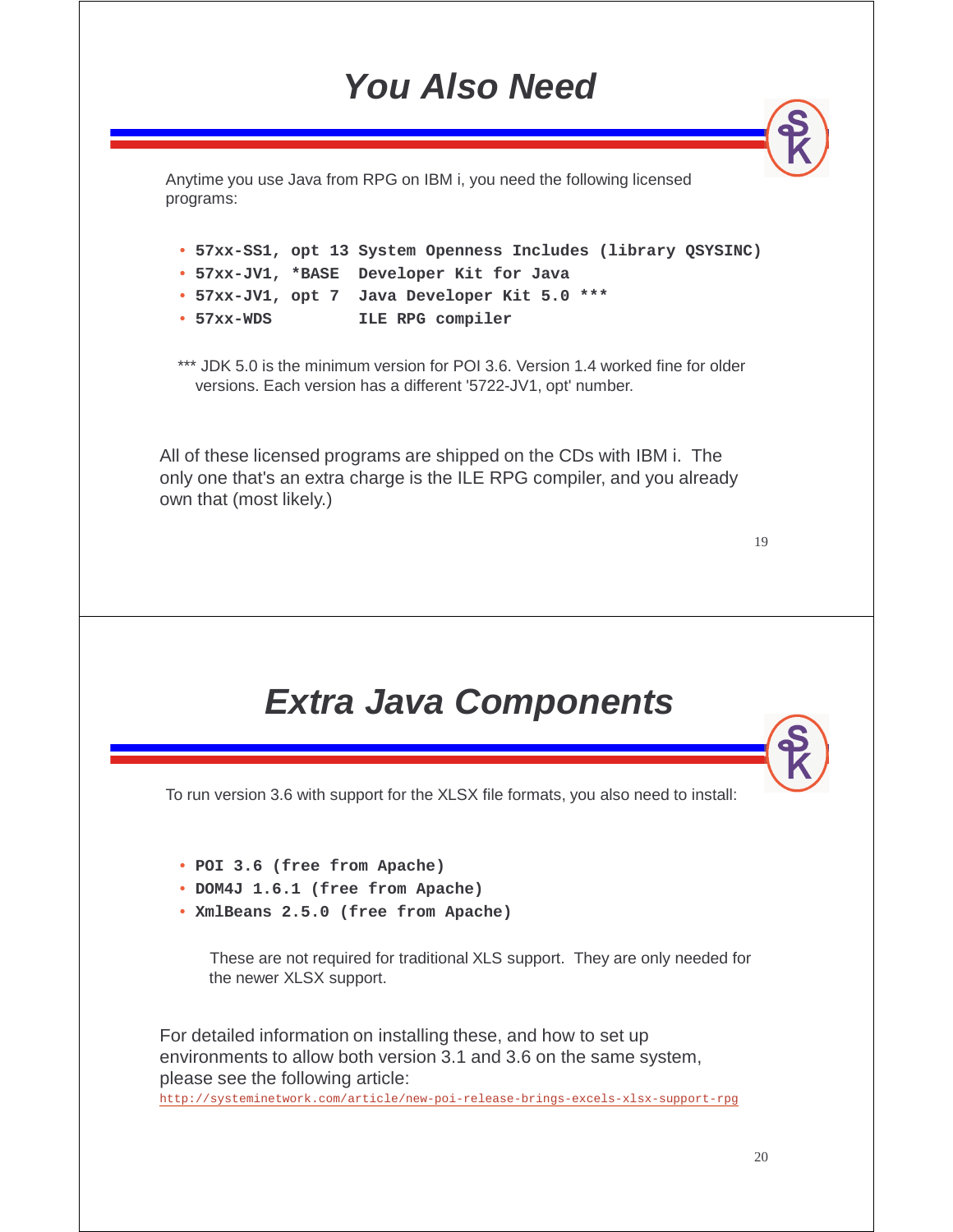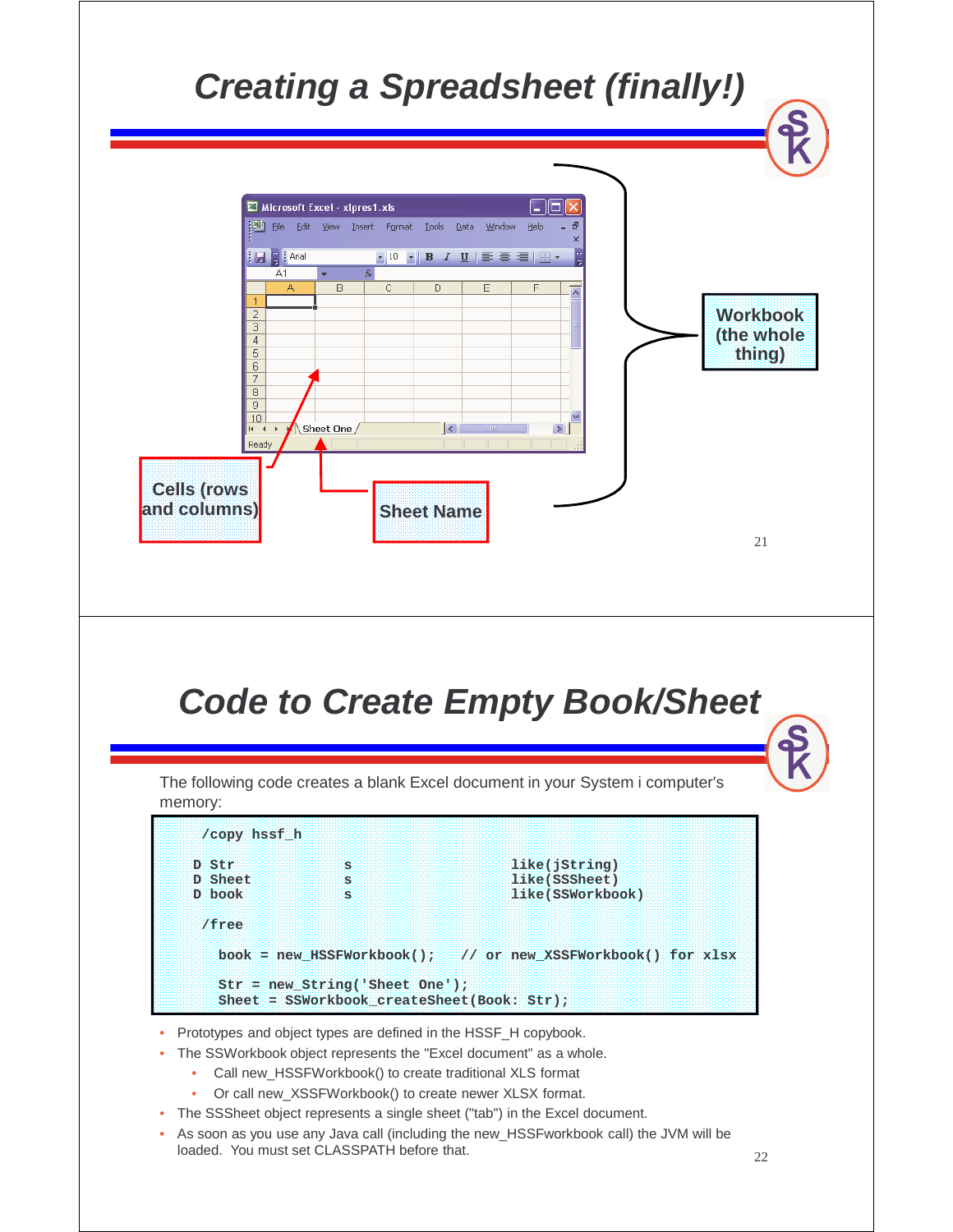### **Simplifying Strings**

Each time you want to pass a character string to a Java object, you have to first create a String object with the character string inside it, then pass that. I find that to be cumbersome, so I put subprocedures in HSSFR4 that do that for me.



Now I can simply do this:

```
Sheet = SS_newSheet(book: 'Sheet One');
```
#### **Adding Rows and Cells (1 of 2)**

```
D row s like(SSRow) 
D cell s like(SSCell) 
    Row = SSSheet_createRow(Sheet: 0); 
    Cell = SSRow_createCell(Row: 0); 
    Str = new_String('Hello World'); 
    SSCell_setCellValueStr(Cell: Str); 
    Cell = SSRow_createCell(Row: 1); 
    SSCell_SetCellValueD(Cell: 12345.60); 
    SS_save(book: '/tmp/xlpres1.xls'); 
    *inlr = *on;
```
- SSSheet\_createRow() asks the sheet object to create a new row.
	- $\triangleright$  POI numbers rows starting with 0
	- $\triangleright$  Row numbers are always one less than those in Excel
- SSRow\_createCell() creates a new cell in the given row.
	- POI numbers columns (cells) starting with 0. so  $0=A$ ,  $1=B$ ,  $2=C$ ,  $3=D$ , etc.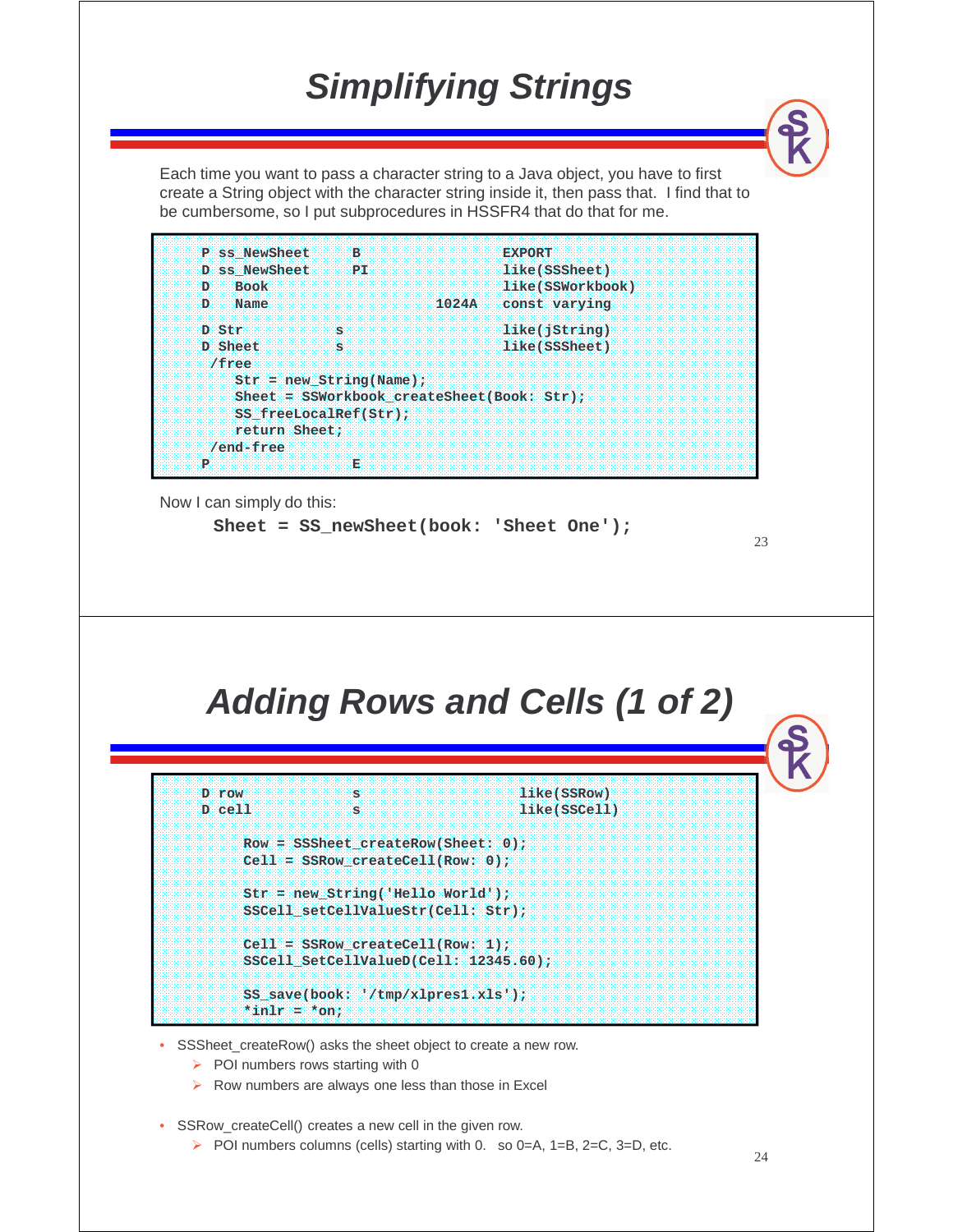## **Adding Rows and Cells (2 of 2)**

- SSCell\_setCellValueStr() sets the value of a cell to a character string.
	- SSRow\_setCellValueD() sets the value of a cell to a numeric value.
		- ▶ D stands for "Double-Precision Floating Point"

•

 SS\_save() is an RPG subprocedure in HSSFR4 that saves the entire workbook (and all objects inside it) to an Excel spreadsheet in the IFS.

Microsoft Excel - xlpres1.xls 33 Edit File **View** Insert Format **Tools** Arial | 10 B  $AA$ £  $\mathbf{C}$ в А D 1 **Hello Worl** 12345.6 2

Note that:

- First column isn't large enough to fit "Hello World"
- Second column dropped trailing zeroes.

25

#### **Column Widths**

The Sheet object has a method named **setColumnWidth** that you can use to control the width of each column. The widths are in 1/256th of the size of the average character.

```
book = new_HSSFWorkbook(); // or new_XSSFWorkbook(); 
Sheet = SS_newSheet(book: 'Sheet One'); 
SSSheet_setColumnWidth( sheet: 0: 15 * 256 );
SSSheet setColumnWidth( sheet: 1: 10 * 256 );
```
The preceding code sets the width

- Column A to 15 chars wide
- Column B to 10 chars wide

Since I'm using a proportional font, the above numbers are only approximate, so pick something sufficiently large.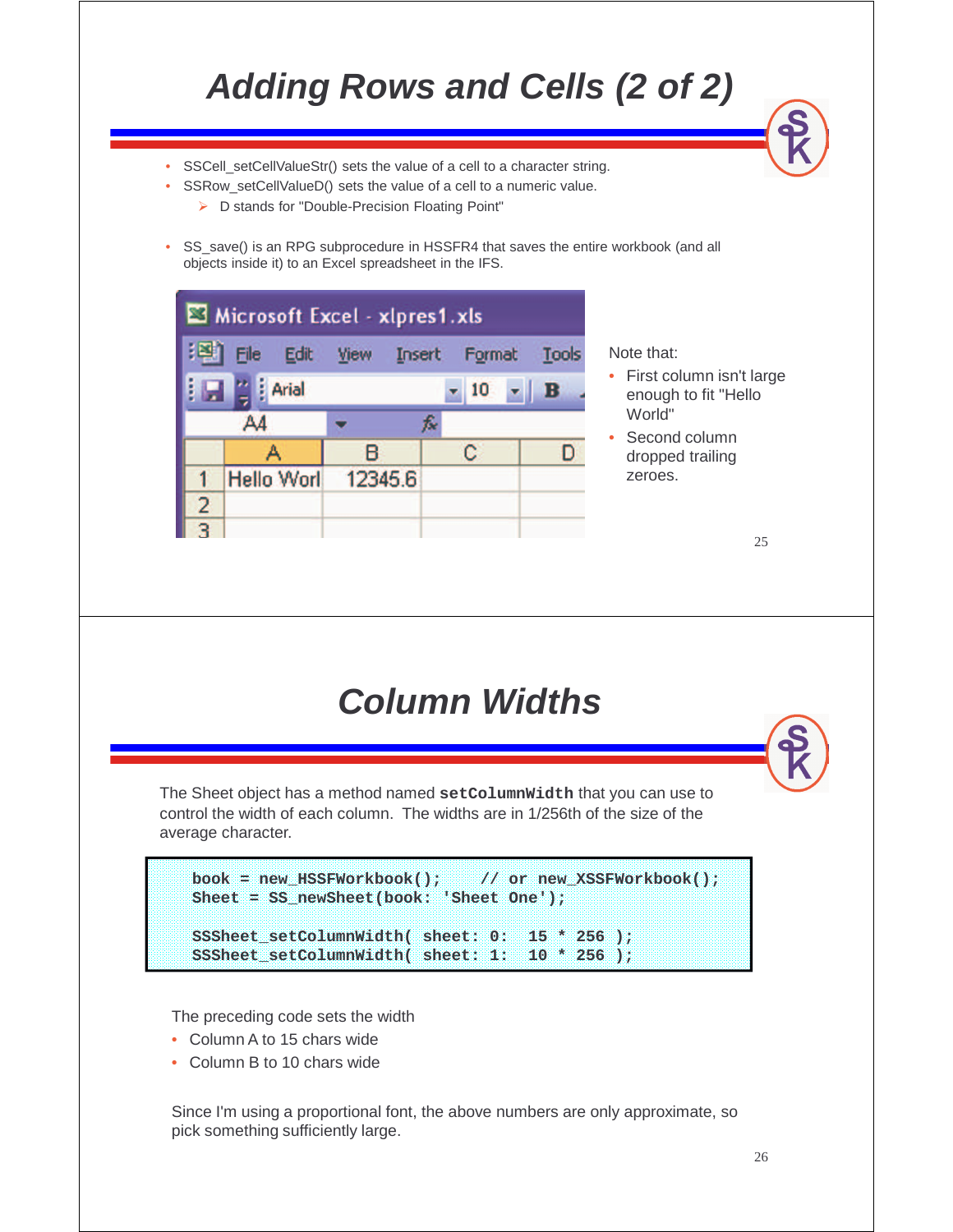# **Cell Styles (1 of 2)**

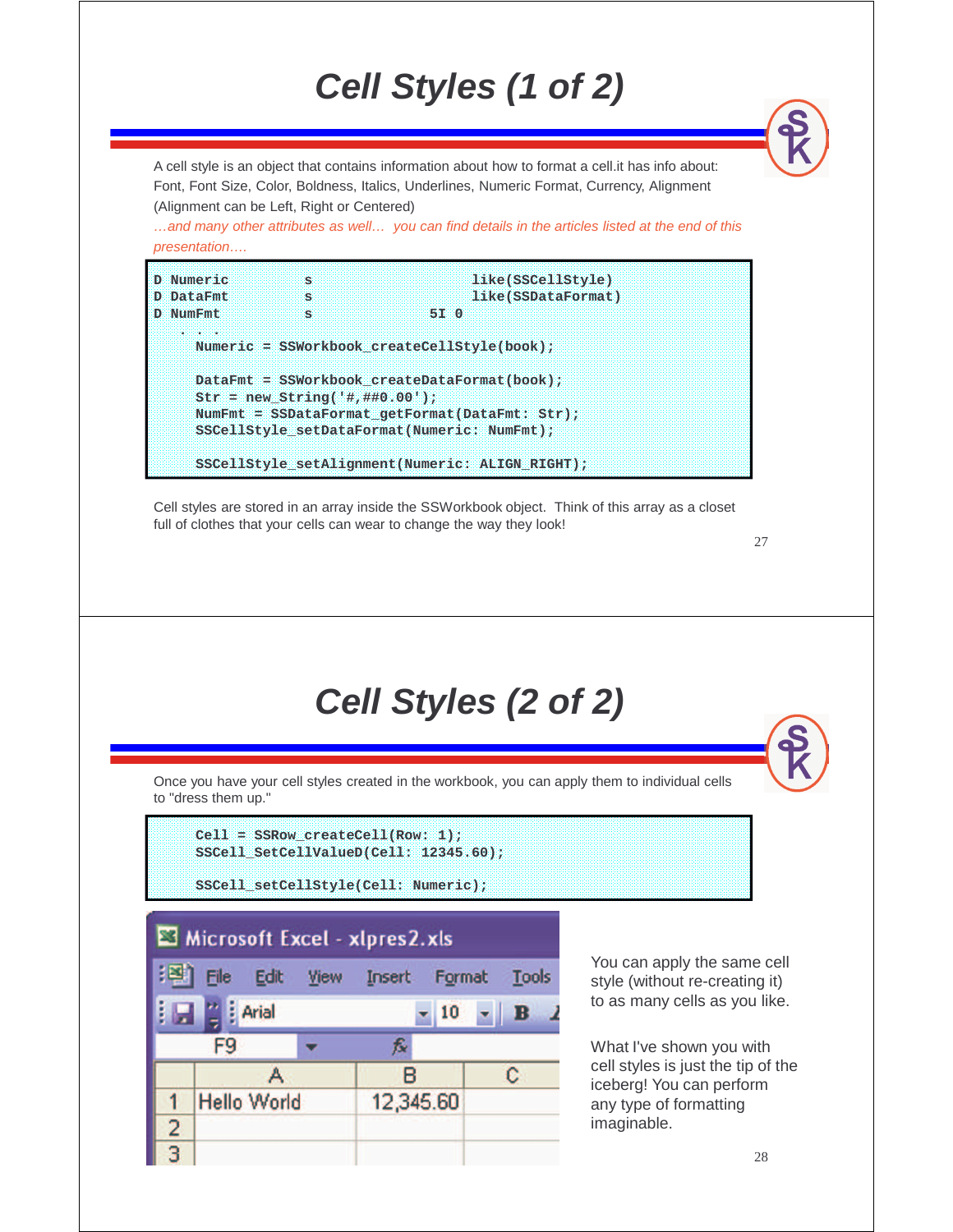#### **Simplified Cell Creation**

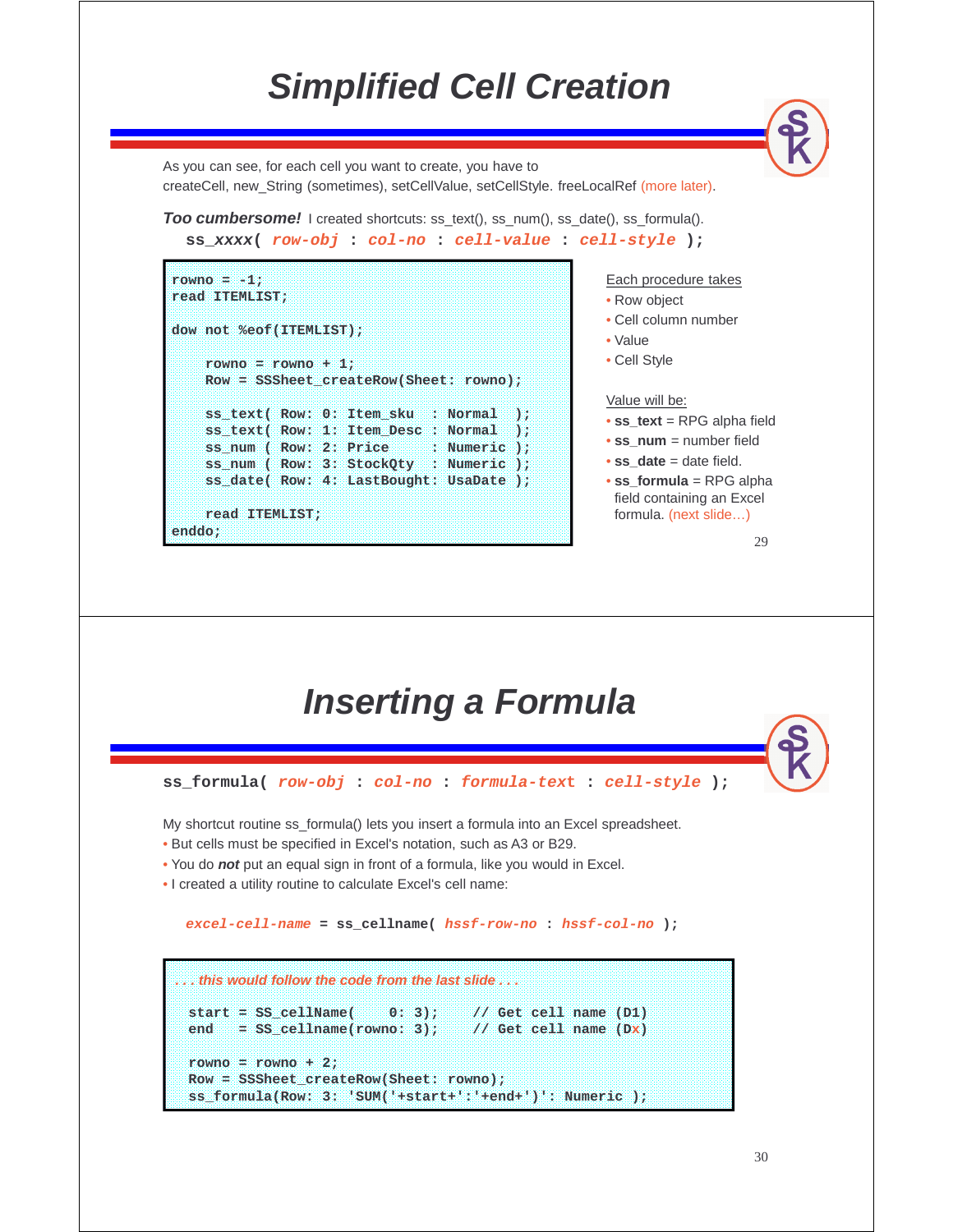## **Garbage Collection**

All of the Java objects that make up the spreadsheet are loaded into the computers memory.

They are not automatically removed from memory.

- Not when workbook is saved.
- Not when program ends (even with LR on)
- Not when you run RCLRSC
- Not even when the activation group ends!

The JVM knows when Java is done with objects, so for Java they're automatically "garbage collected" (cleaned up when nothing still uses the object.)

The JVM does not know when RPG is done with them, because JVM's are designed to understand how RPG works! (They are part of the Java language.)

You have to tell the JVM when you're done with each object by calling an API.

| ۰.<br>v |   |
|---------|---|
| ۰.      | ш |
| ٠       |   |

#### **ss\_FreeLocalRef**

The ILE RPG Programmer's Guide has sample code that most people use to notify the JVM when their RPG programs are done with objects.

I have made my own versions, based on IBM's sample code, that are included in HSSFR4 along with the other utilities. You can call them from your programs to clean up your objects.

ss\_freeLocalRef(*object-name*) is one way to tell the JVM you're done with an object. It frees up one object at a time.

D Str s s like(jString) **Str = new\_String('Hello World'); SSCell\_setCellValueStr(Cell: Str); ss\_freeLocalRef(Str); // done with Str**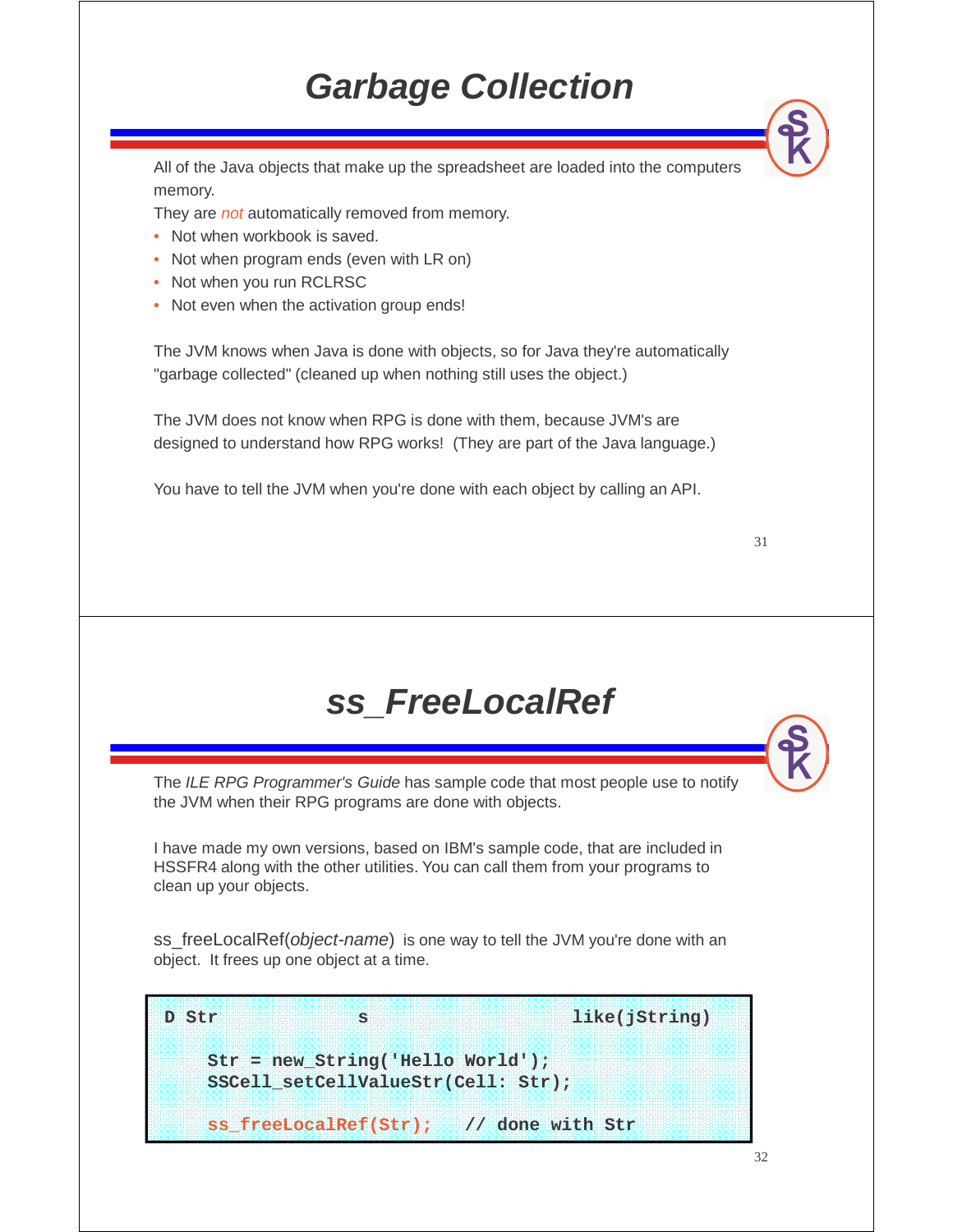## **Freeing Objects in Groups**

The other way to free objects is to create an object group. The following code creates an object group with space for 10000 objects:

**ss\_begin\_object\_group(10000);**

From this point, every object created (including those created inside the Java routines that you call) will be placed inside the group.

Think of the group as a cardboard box. Every object you create will exist inside that box.

When you want to free them up, you simply discard the whole box.

**ss\_end\_object\_group();**

You can create sub-groups inside other groups as well.

 $Tip:$  Always start a group when your program starts, and end it when the program ends, and you'll never have extra Java objects trapped in memory.

33

## **Object Group Example**

**ss\_begin\_object\_group(10000);**

```
Row = SSSheet_createRow(Sheet: 0); 
Cell = SSRow_createCell(Row: 0); 
Cell = SSRow_createCell(Row: 1);
```

```
SSCell_SetCellValueD(Cell: 12345.60);
```

```
. . . Lots of other code can be here . . .
```

```
ss_end_object_group();
```
All objects after the "begin" are cleaned up when the "end" is called.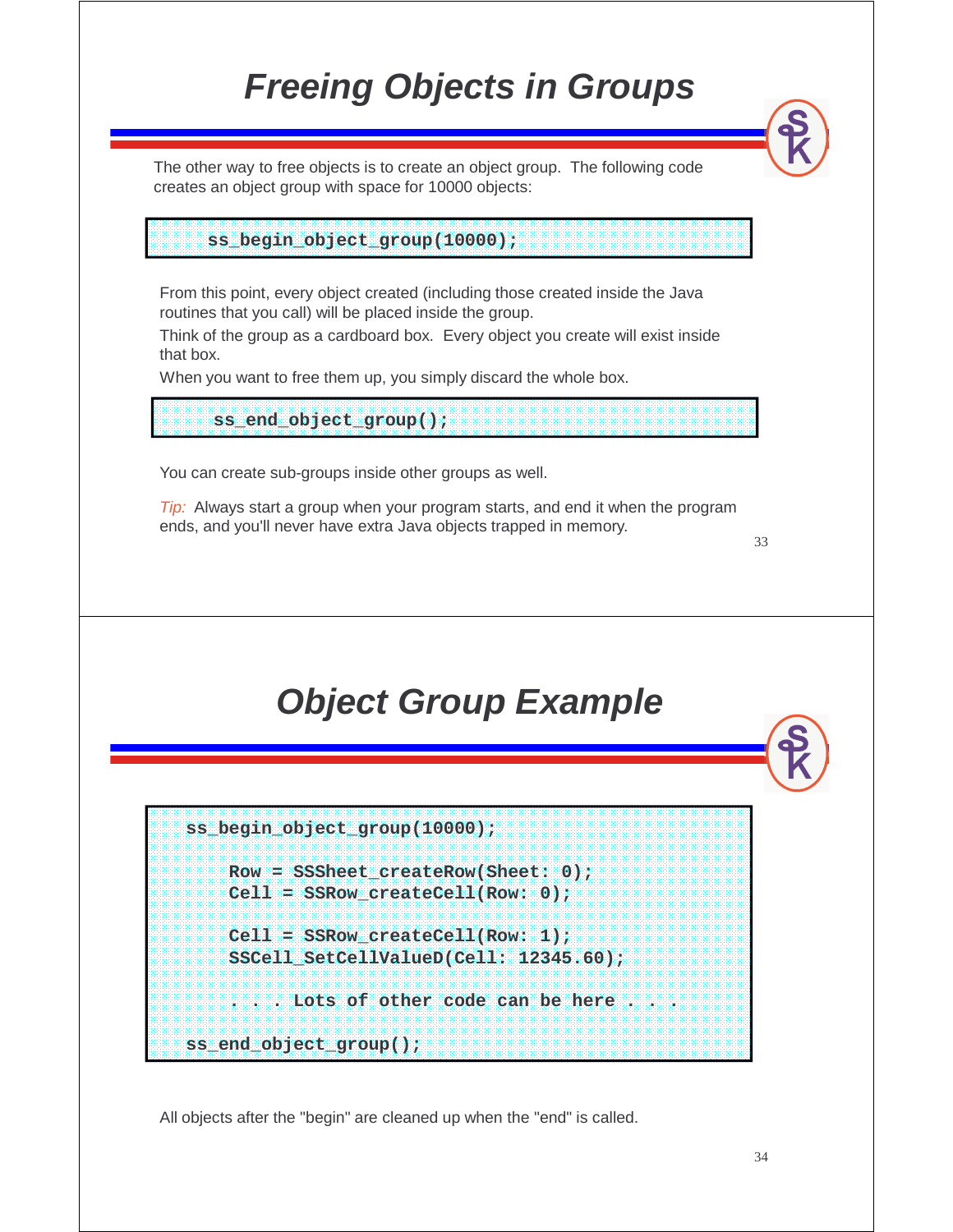### **Reading a Spreadsheet**

There are two ways of reading a spreadsheet.

- 1. Event API.
	- HSSF parses the entire workbook.
	- Each time a cell with a value is found, it's considered an "event".
	- HSSF calls RPG subprocedures (that you write) with each cell value found.
	- Runs fast, very simple to code, but does not allow updates.
	- Requires my XLPARSE service program & Java classes from http://www.scottklement.com/poi
- 2. User Model API
	- You load workbook into Java objects in memory.
	- You call routines like getSheet(), getRow() and getCell() to read each cell individually
	- The workbook is loaded into memory just like the ones you create, so you can also use the createSheet(), createRow(), setCellValue(), etc. to change existing values or add new ones to existing sheet.
	- Runs slower, requires more work to code, but is more versatile.

| <b>Event API</b> |  |  |
|------------------|--|--|
|------------------|--|--|

Tell HSSF the spreadsheet to parse, and which subprocedures to call for numeric cells and character cells.

**callp xlparse\_workbook('/usr/reports/InventoryList.xls' : %paddr( NumericCell ) : %paddr( CharCell ) );** 

you write the subprocedures that HSSF calls for each cell as follows…

**P CharCell B D CharCell PI 1N D Sheet 1024A varying D const D Row 10I 0 value D Column 5I 0 value D Value 32767A varying D const /free if (row>=0 and row<=22); select;**  when  $col = 0;$ **sku = value; when col = 1; desc = value; . . . etc . . . P NumericCell B D NumericCell PI 1N D Sheet 1024A varying D const D Row 10I 0 value D Column 5I 0 value D Value 8F value /free if (row>=0 and row<=22); select;**  when  $col = 2;$ **eval(h) price = value;**  when  $col = 3$ : **eval(h) qty = value; . . . etc . . .**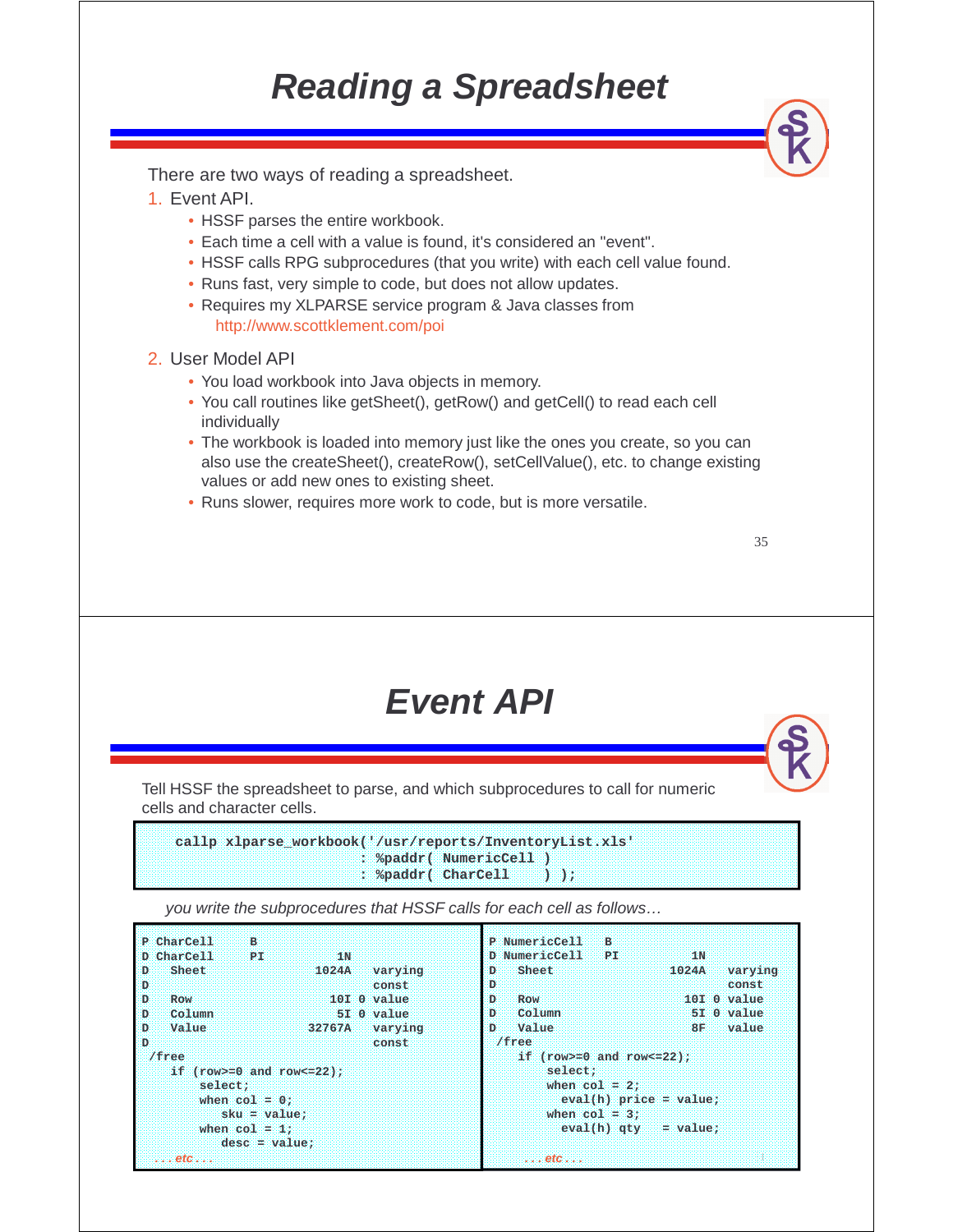#### **User Model API**

SS\_open() loads an existing sheet into memory. You can now get the Java objects from it and read their values, change them, whatever you like…

```
D book s like(SSWorkbook)
D sheet s like(SSSheet)
D row s like(SSRow)
D cell s like(SSCell)
  book = ss_open('/usr/reports/InventoryList.xls');
  sheet = ss_getSheet(book: 'Sheet One');
  row = SSSheet_getRow(sheet: 7);
  cell = SSRow_GetCell(row: 2);
  type = SSCell_getCellType(cell);
  StrVal = 'Cell C8 = ';
  select;
  when type = CELL_TYPE_STRING;
     StrVal += String_getBytes(SSCell_getStringCellValue(cell));
  when type = CELL_TYPE_FORMULA;
    StrVal += String_getBytes(SSCell_getCellFormula(cell));
  when type = CELL_TYPE_NUMERIC;
     NumVal = SSCell_getNumericCellValue(cell);
     StrVal += %char(%dech(NumVal:15:2));
  endsl;
  dsply StrVal;
```
37

### **More Information Apache's main Web site for POI: http://poi.apache.org** • **Downloads.** • **Javadocs ("reference manual" style documentation for all POI routines)** • **Click HSSF for HSSF tutorials (intended for Java programmers) IBM's (Websphere Development Studio) ILE RPG Programmer's Guide (part of Information Center) See "Chapter 11: RPG and the e-Business World"**